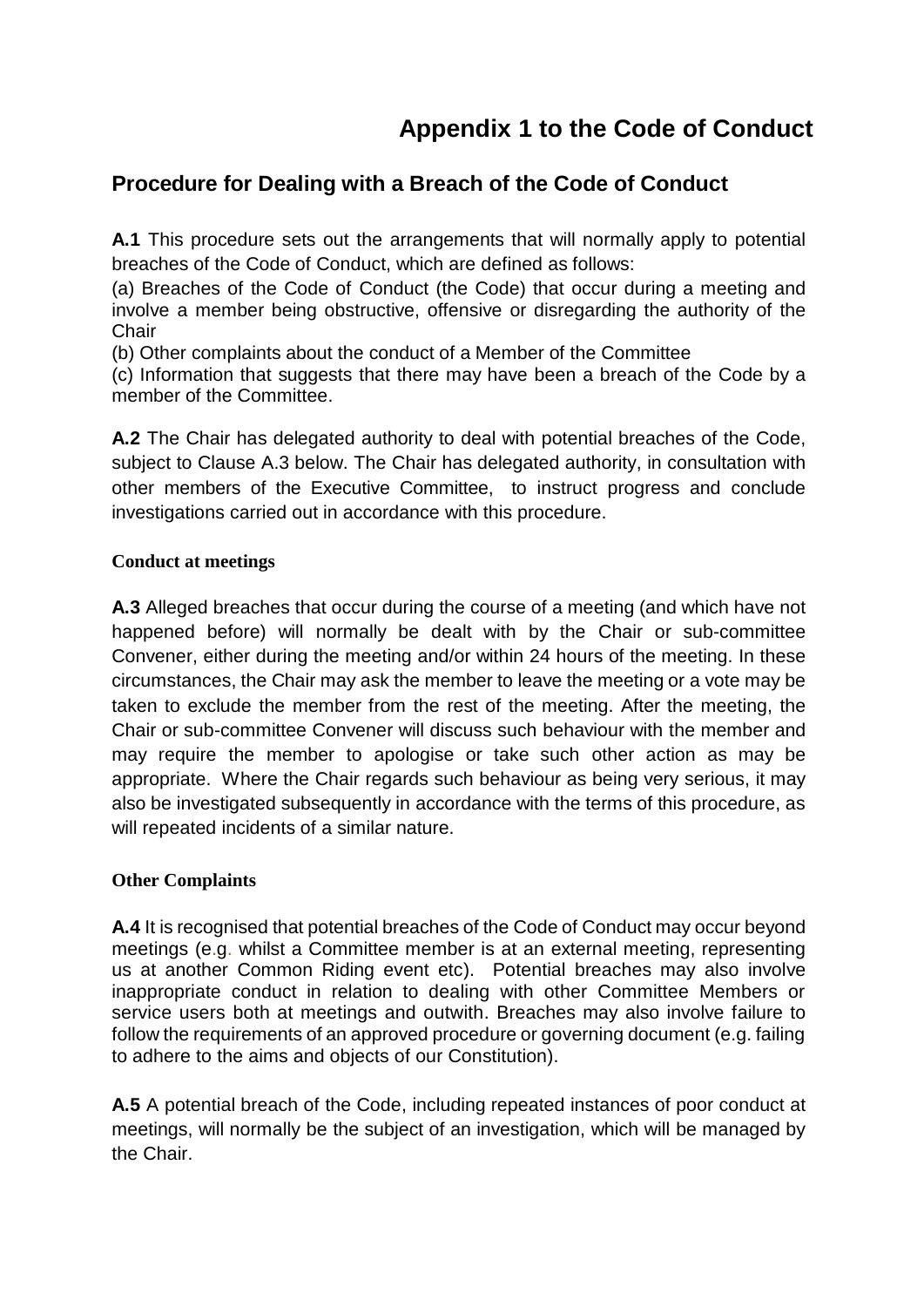**A.6** Not all potential breaches will be the subject of complaints or allegations. Where they are, they do not have to be made in writing but the Chair should ensure that there is always a written statement of the complaint or allegation that is used as the basis for the investigation.

#### **Investigation of a potential breach**

**A.7** Allegations of a breach should be made to the Secretariat for the attention of the Chair and where this relates to the Chair, the Secretariat will engage with the Executive Committee to appoint another member of that Committee to investigate. The Chair or member of the Executive Committee, in consultation with the other members of that Committee, will decide whether to instruct an independent investigation or whether to carry out an internal investigation. No one who has any involvement in the alleged breach or the circumstances surrounding it will play any part in the investigation.

**A.8** A potential breach of the Code of Conduct (other than that which is being dealt with as described at A.3) will be notified to the Executive Committee by the Chair within seven working days either of occurring or of receipt of the complaint. The notice will include a report on the proposed arrangements for investigation (but will not describe the detail of the complaint) and a recommendation of who will be responsible to carry out the investigation. The Chair may seek advice from our solicitors where considered appropriate. All investigations will be objective and impartial.

**A.9** The Chair or other Executive Member investigating any breach will be responsible for reporting their findings and recommendations to the Executive Committee. The investigation report should set out the nature of the complaint and records of the investigation carried out, as well as a timescale for completion and reporting on. The investigation may refer to any action previously taken that is relevant. Investigations are expected to be completed within 14 days from the time of the decision to proceed. The Chair or other appointed investigator will present their report to the full Committee after agreement and approval from the Executive Committee.

**A.10** Any investigation of a potential breach should be notified to the individual concerned as soon as possible but in any event no later than seven days of the decision to investigate. The Committee Member must be notified in writing of the nature of the alleged breach and the arrangements proposed for investigation.

**A.11** The Committee Member whose conduct is being investigated will not be party to any of the discussions relating to the investigation. Any Committee Member who is the subject of an alleged breach is expected to co-operate with any investigation carried out and may be suspended from attending Committee meetings whilst such investigation is carried out to completion.